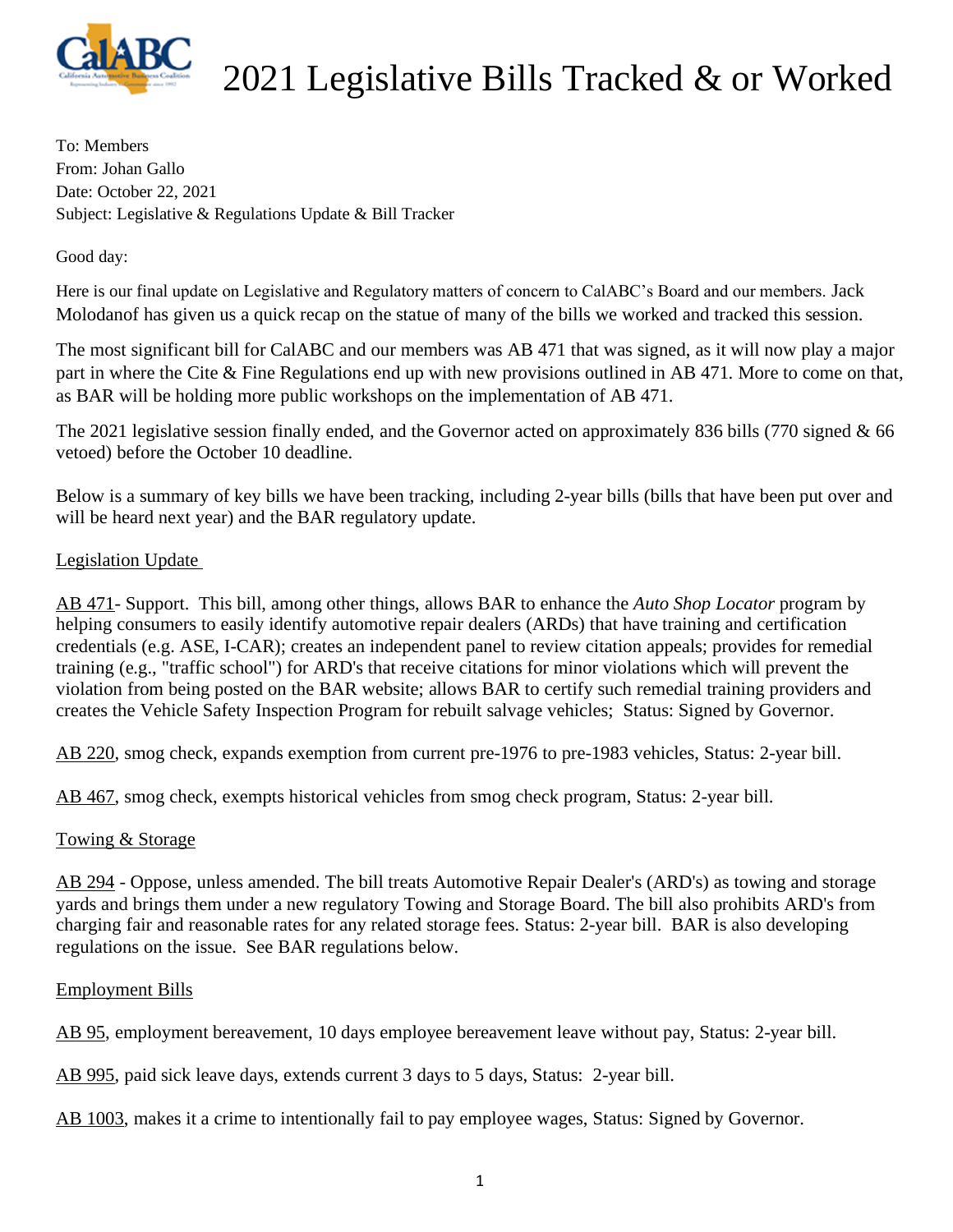

AB 1041, employment leave, expands the list of individuals for whom an employee can take leave under the California Family Rights Act, Status: 2-year bill.

SB 606 authorizes Cal/OSHA to issue citations and place additional fines for "egregious" violations, Status: Signed by Governor.

Covid-19 Bills

Support. AB 62, income tax credits for cost to comply with Covid-19, Status: 2-year bill.

AB 176, Business and Economic Development, Status: Signed by Governor.

AB 743, business interruption insurance coverage for Covid-19, Status: 2-year bill.

AB 247 & AB 1313, Covid-19 immunity from civil liability, Status: 2-year bill.

SB 49, Tax Credits for businesses impacted by Covid-19, Status: 2-year bill.

#### Hazardous Waste Bills

AB 1 creates a new regulatory board and increases hazardous waste fees, Status: 2-year bill. AB 1 language was amended into a budget trailer bill.

SB 158 which was signed by Governor.

The other hazardous waste companion bills that are 2-year bills, include:

SB 42, Board of Environmental Safety.

SB 502, green chemistry.

SB 575, waste facility permits

AB 870, hazardous material.

Career Tech Bills

AB 299, career technical education apprenticeship grant program, Status: 2-year bill.

AB 839, career technical education incentive grant program, Status: 2-year bill.

Vehicles.

SB 339, vehicles: road usage charge pilot program, Status: Signed by Governor.

SB 366, auto dismantling: task force, Status: Signed by Governor.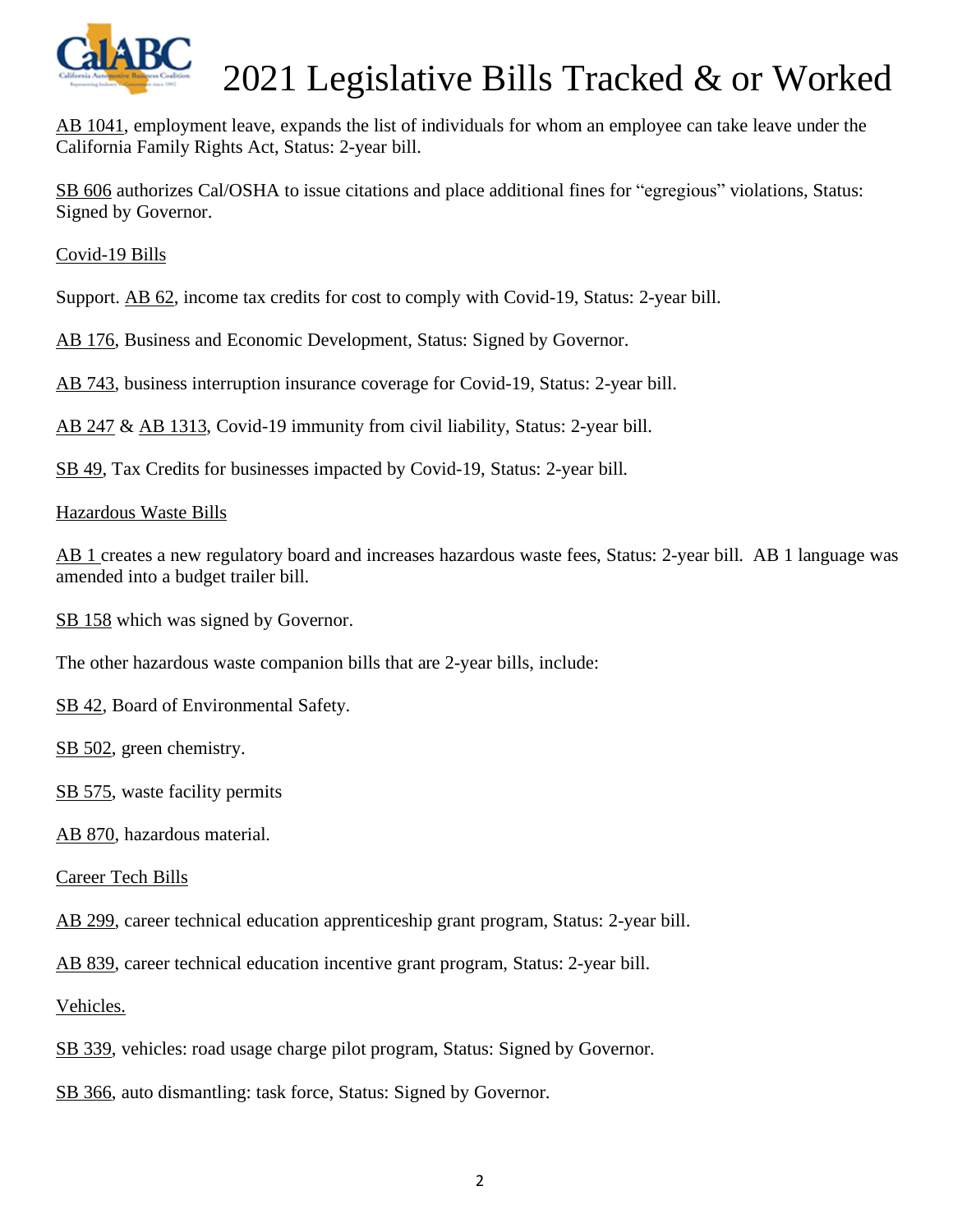

## **BAR Regulations**

## Cite & Fine

The BAR continues to work on expanding the citation and fine disciplinary process. This proposed regulation would provide the BAR ability to issue citations and fines to shops, up to \$5,000 per citation. The BAR has held two workshops on the proposed regulations. Many concerns were raised at the workshops, and the BAR is in the process of revising the proposal to address concerns.

Since the passage of AB 471, the proposed citation and fine regulations will be amended to include additional provisions, such as the ability for shops to informally appeal citations before an independent panel and the option to take remedial training to prevent citation from being posted on BAR website. A third workshop on the proposal is expected soon, and we will continue working with BAR on this issue.

### Storage Fees

BAR is developing regulations to bring together existing laws governing storage fees, codify BAR's guidance to auto repair dealer's regarding storage fees and clarifies BAR's authority to address fees under AB 471.

The BAR is conducting a workshop on October 21, 2021. See link below for presentation. We plan on attending and will report. [https://www.bar.ca.gov/pdf/Workshops/202110\\_Storage\\_Fees/Presentation.pdf](https://na01.safelinks.protection.outlook.com/?url=https%3A%2F%2Fwww.bar.ca.gov%2Fpdf%2FWorkshops%2F202110_Storage_Fees%2FPresentation.pdf&data=04%7C01%7C%7Cda1d38f861754911139908d98cc445c3%7C84df9e7fe9f640afb435aaaaaaaaaaaa%7C1%7C0%7C637695596881095296%7CUnknown%7CTWFpbGZsb3d8eyJWIjoiMC4wLjAwMDAiLCJQIjoiV2luMzIiLCJBTiI6Ik1haWwiLCJXVCI6Mn0%3D%7C1000&sdata=Vl6xDiNeh3pGmingEGIOD9PkLrbhwTw3s3htNM1qXy0%3D&reserved=0)

## Auto Body & Windshield Repair

BAR is proposing regulations to clarify requirements for the auto body repair and windshield repair industries to address technical advances in automotive repair. BAR is conducting a workshop on October 21, 2021, which we plan on attending and reporting. See link below for presentation. [https://www.bar.ca.gov/pdf/Workshops/202110\\_Auto\\_Body\\_Windshield/Presentation.pdf](https://na01.safelinks.protection.outlook.com/?url=https%3A%2F%2Fwww.bar.ca.gov%2Fpdf%2FWorkshops%2F202110_Auto_Body_Windshield%2FPresentation.pdf&data=04%7C01%7C%7Cda1d38f861754911139908d98cc445c3%7C84df9e7fe9f640afb435aaaaaaaaaaaa%7C1%7C0%7C637695596881095296%7CUnknown%7CTWFpbGZsb3d8eyJWIjoiMC4wLjAwMDAiLCJQIjoiV2luMzIiLCJBTiI6Ik1haWwiLCJXVCI6Mn0%3D%7C1000&sdata=fq2tmKMZdeFiMJZTqqvTpBaYlgdeOrgRzSgbJflEH%2Bw%3D&reserved=0)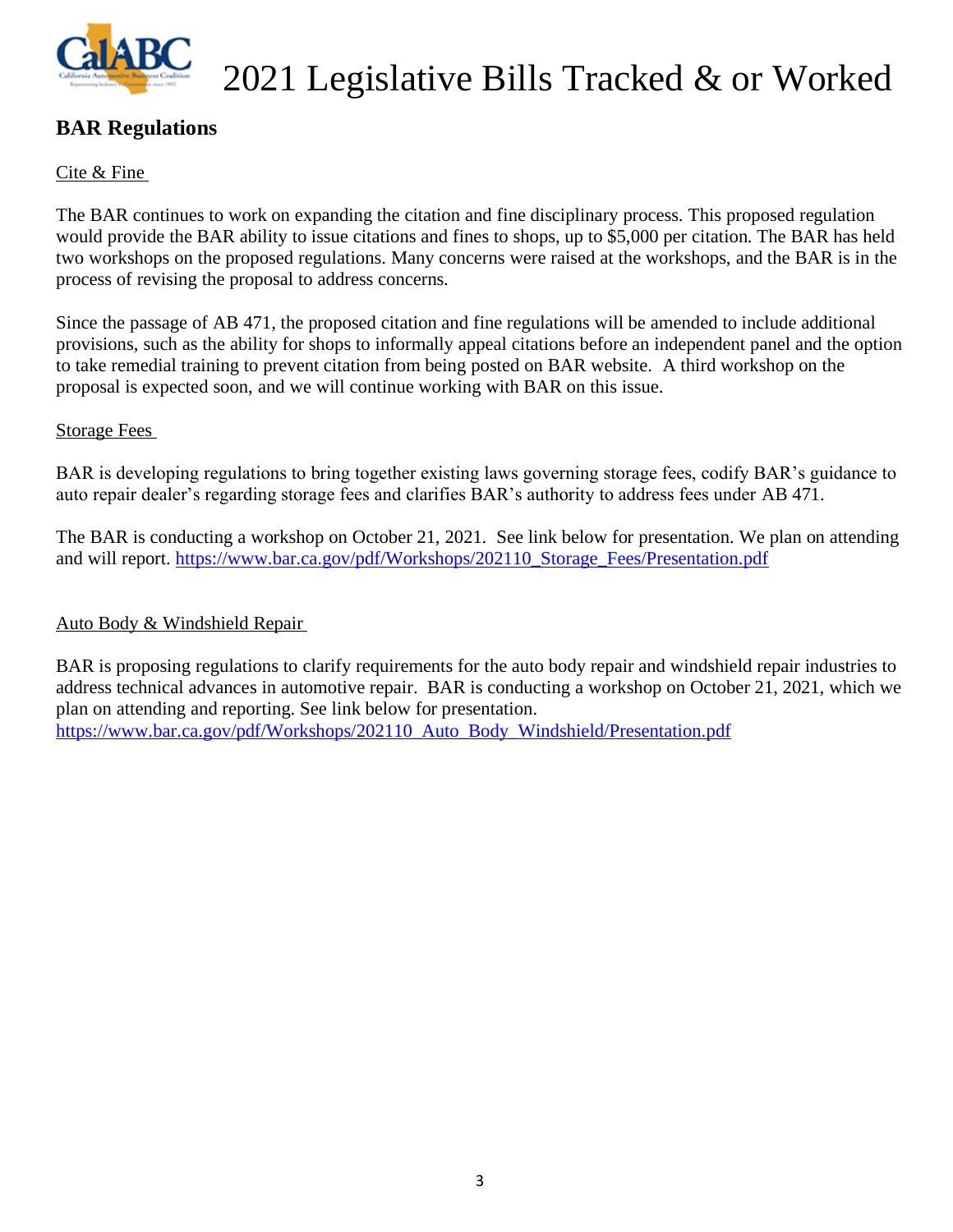

| <b>Bill</b>                                                                                                                              | <b>Subject</b>                                               | <b>Status</b>                                                                                                                                       |  |  |  |  |
|------------------------------------------------------------------------------------------------------------------------------------------|--------------------------------------------------------------|-----------------------------------------------------------------------------------------------------------------------------------------------------|--|--|--|--|
| Hazardous Waste & Environmental                                                                                                          |                                                              |                                                                                                                                                     |  |  |  |  |
| $AB-1$                                                                                                                                   | Hazardous waste.                                             | Senate-In Committee Process-Environmental Quality                                                                                                   |  |  |  |  |
| AB-158                                                                                                                                   | Hazardous waste.                                             | Senate-In Committee Process-Budget and Fiscal Review                                                                                                |  |  |  |  |
| AB-870                                                                                                                                   | Hazardous materials: liens.<br>Materials                     | Assembly-In Committee Process-Environmental Safety and Toxic                                                                                        |  |  |  |  |
| <b>AB-1001</b>                                                                                                                           |                                                              | Environment: air pollution and mitigation measures for air and water quality impacts.<br>Assembly-In Committee Process-Natural Resources            |  |  |  |  |
| <b>SB-42</b>                                                                                                                             |                                                              | Department of Toxic Substances Control: Board of Environmental Safety.<br>Assembly-In Committee Process-Environmental Safety and Toxic<br>Materials |  |  |  |  |
| SB-502                                                                                                                                   |                                                              | Hazardous materials: green chemistry: consumer products.<br>Senate-In Floor Process-Inactive                                                        |  |  |  |  |
| SB-575                                                                                                                                   | Hazardous waste facility permits regulations.                | Senate-In Committee Process-Appropriations                                                                                                          |  |  |  |  |
| SB-751                                                                                                                                   | Environmental justice.                                       | Senate-In Committee Process-Rules                                                                                                                   |  |  |  |  |
|                                                                                                                                          | <b>Bureau of Automotive Repair &amp; Automotive</b>          |                                                                                                                                                     |  |  |  |  |
| AB-220                                                                                                                                   | Smog check: exemption.                                       | Assembly-In Committee Process-Transportation                                                                                                        |  |  |  |  |
| AB-294                                                                                                                                   | Vehicle Tow and Storage Act.                                 | Assembly-In Committee Process-Transportation                                                                                                        |  |  |  |  |
| AB-471                                                                                                                                   |                                                              | Bureau of Automotive Repair: administration: citations: safety inspections. Secretary of State-Chaptered                                            |  |  |  |  |
| AB-1364                                                                                                                                  | Motor vehicle inspection program: license fees: smog checks. | Assembly-Pending Referral                                                                                                                           |  |  |  |  |
| <b>SB-570</b>                                                                                                                            | Vehicles: equipment.                                         | Assembly amendments<br>Secretary of State-Chaptered                                                                                                 |  |  |  |  |
| <b>Career Technical Education &amp; Workforce Development</b>                                                                            |                                                              |                                                                                                                                                     |  |  |  |  |
| AB-299<br>Career technical education: California Apprenticeship Grant Program. Assembly-In Committee Process-<br><b>Higher Education</b> |                                                              |                                                                                                                                                     |  |  |  |  |

 $\Box$ [AB-839](https://leginfo.legislature.ca.gov/faces/billNavClient.xhtml?bill_id=202120220AB839&firstNav=tracking) Career technical education: California Career Technical Education Incentive Grant Program. Assembly-In Committee Process-Appropriations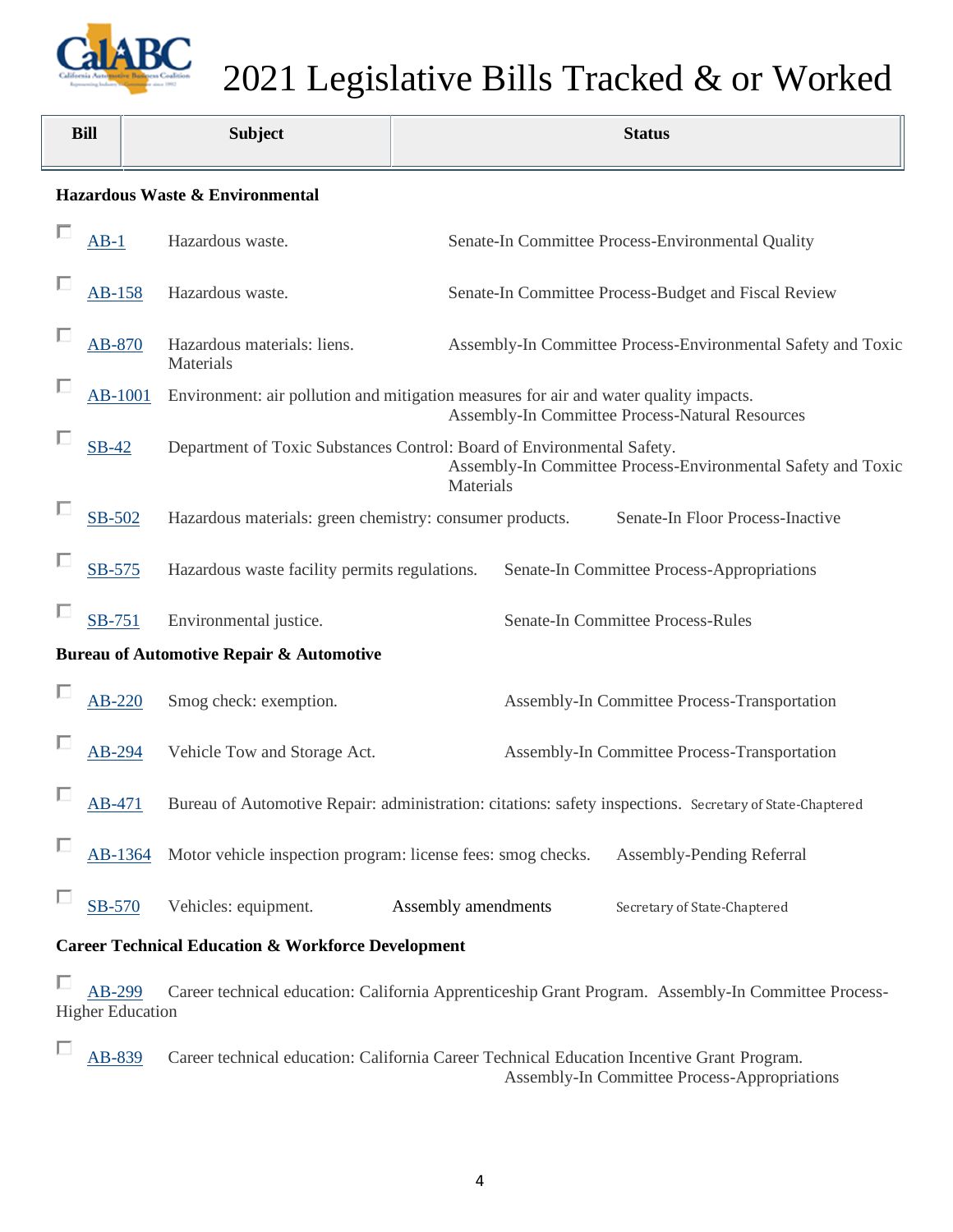

| <b>Bill</b>                                                                                                                      | <b>Subject</b>                                | <b>Status</b>                                                                                                            |  |  |  |  |  |  |
|----------------------------------------------------------------------------------------------------------------------------------|-----------------------------------------------|--------------------------------------------------------------------------------------------------------------------------|--|--|--|--|--|--|
| Career Technical Education & Workforce Development - continued                                                                   |                                               |                                                                                                                          |  |  |  |  |  |  |
| П<br>AB-1433 Rapid Digital Upskilling for Displaced Workers Grant Program. Assembly-In Committee Process-Labor<br>and Employment |                                               |                                                                                                                          |  |  |  |  |  |  |
| <b>Employment Law &amp; Human Resources</b>                                                                                      |                                               |                                                                                                                          |  |  |  |  |  |  |
| п<br>$AB-71$                                                                                                                     |                                               | Homelessness funding: Bring California Home Act.<br>Assembly-In Floor Process-Inactive                                   |  |  |  |  |  |  |
| AB-95                                                                                                                            | Employees: bereavement leave.                 | Assembly-In Committee Process-Appropriations                                                                             |  |  |  |  |  |  |
|                                                                                                                                  | AB-123                                        | Paid family leave: weekly benefit amount.<br>Senate amendments concurred in. Assembly -Vetoed                            |  |  |  |  |  |  |
|                                                                                                                                  | AB-281                                        | Personal income taxes: corporation taxes: gross income. Assembly – Pending Referral                                      |  |  |  |  |  |  |
| Appropriations                                                                                                                   | AB-572                                        | California Workforce Development Board: employment policies. Assembly-In Committee Process-                              |  |  |  |  |  |  |
|                                                                                                                                  | AB-743                                        | Insurance: business interruption: coverage for COVID-19. Assembly-In Committee Process-Insurance                         |  |  |  |  |  |  |
|                                                                                                                                  | Paid sick days: accrual and use.<br>AB-995    | Assembly-In Floor Process-Inactive                                                                                       |  |  |  |  |  |  |
|                                                                                                                                  | AB-1003 Wage theft: grand theft.              | Senate amendments concurred in. Secretary of State-Chaptered                                                             |  |  |  |  |  |  |
| <b>General Business &amp; Miscellaneous</b>                                                                                      |                                               |                                                                                                                          |  |  |  |  |  |  |
| $AB-2$                                                                                                                           |                                               | Regulations: legislative review: regulatory reform. Assembly-In Committee Process-Appropriations                         |  |  |  |  |  |  |
| $AB-3$                                                                                                                           | Exhibition of speed on a highway: punishment. | Secretary of State-Chaptered                                                                                             |  |  |  |  |  |  |
| $AB-62$                                                                                                                          |                                               | Income taxes: credits: costs to comply with COVID-19 regulations. Assembly-In Committee Process-                         |  |  |  |  |  |  |
| Revenue and Taxation                                                                                                             |                                               |                                                                                                                          |  |  |  |  |  |  |
| AB-141                                                                                                                           |                                               | Budget Act of 2021: Department of Cannabis Control: licensure: safety and quality assurance.                             |  |  |  |  |  |  |
|                                                                                                                                  |                                               | Secretary of State-Chaptered                                                                                             |  |  |  |  |  |  |
| $AB-150$                                                                                                                         |                                               | Sales and Use Tax Law: Personal Income Tax Law: Corporation Tax Law: Budget Act of 2021.<br>Secretary of State-Chaptered |  |  |  |  |  |  |

.